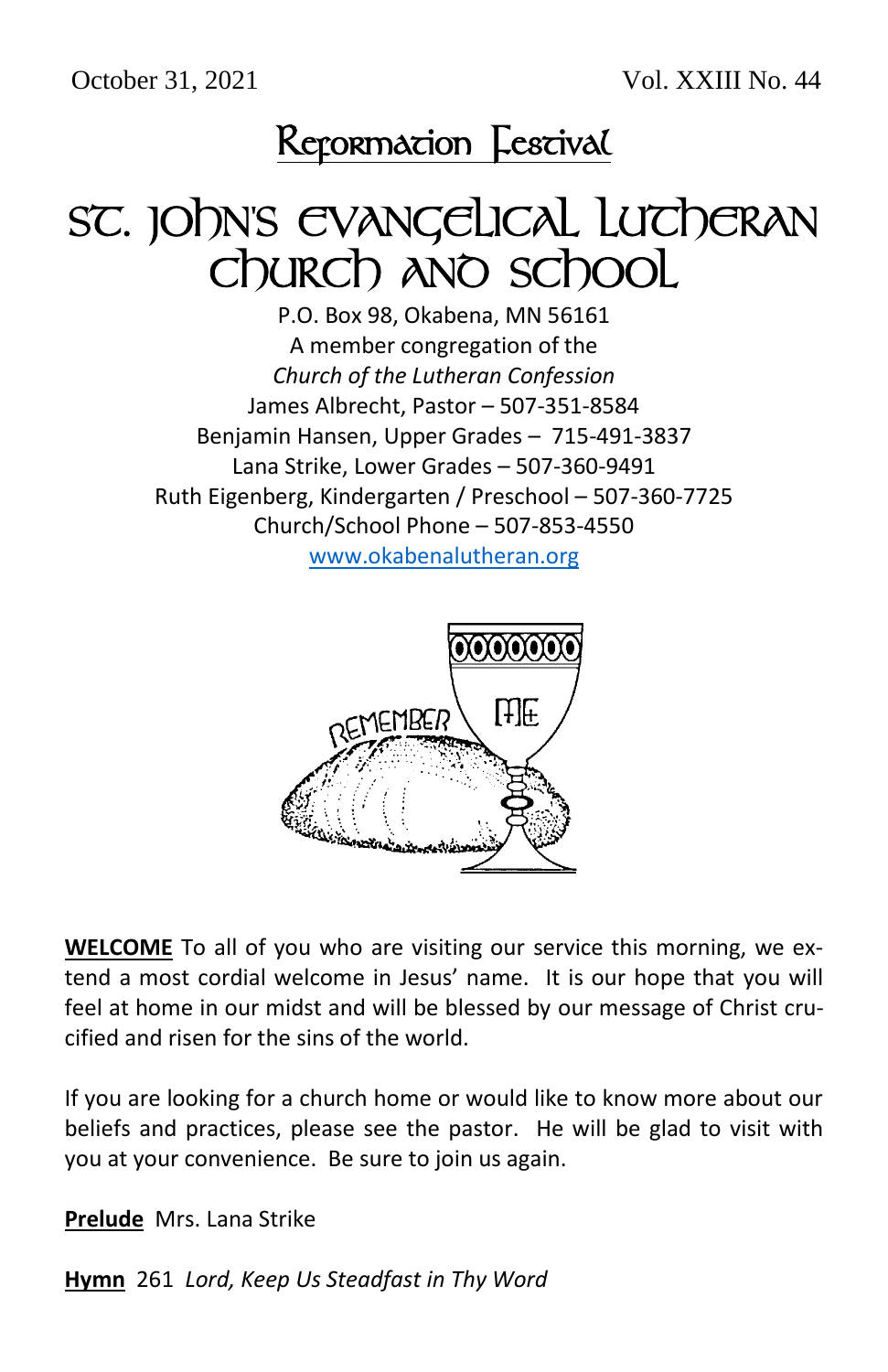P: In the name of the Father and of the Son and of the Holy Spirit:

#### **C: Amen!**

P: O Lord, open Thou my lips:

**C: And my mouth shall show forth Thy praise.**

P: Make haste, O God, to deliver me:

**C: Make haste to help me, O Lord.**

**Glory be to the Father, and to the Son, and to the Holy Ghost. As it was in the beginning, is now, and every shall be, world without end. Amen. Alleluia!**

### **Responsive Confession and Absolution** (Insert)

**Epistle Lesson** Romans 3:19-28 Now we know that whatever the law says, it says to those who are under the law, that every mouth may be stopped, and all the world may become guilty before God. Therefore by the deeds of the law no flesh will be justified in His sight, for by the law *is* the knowledge of sin. But now the righteousness of God apart from the law is revealed, being witnessed by the Law and the Prophets, even the righteousness of God, through faith in Jesus Christ, to all and on all who believe. For there is no difference; for all have sinned and fall short of the glory of God, being justified freely by His grace through the redemption that is in Christ Jesus, whom God set forth *as* a propitiation by His blood, through faith, to demonstrate His righteousness, because in His forbearance God had passed over the sins that were previously committed, to demonstrate at the present time His righteousness, that He might be just and the justifier of the one who has faith in Jesus. Where *is* boasting then? It is excluded. By what law? Of works? No, but by the law of faith. Therefore we conclude that a man is justified by faith apart from the deeds of the law.

**Gospel Lesson** Matthew 11:12-15 And from the days of John the Baptist until now the kingdom of heaven suffers violence, and the violent take it by force. For all the prophets and the law prophesied until John. And if you are willing to receive *it,* he is Elijah who is to come. He who has ears to hear, let him hear!

## **Reformation Creed**

I believe that God desired, planned, promised and carried out my salvation through His Son, Jesus Christ. I believe that this gift of eternal life comes to me only by Spirit-worked faith in the Gospel. I believe that God has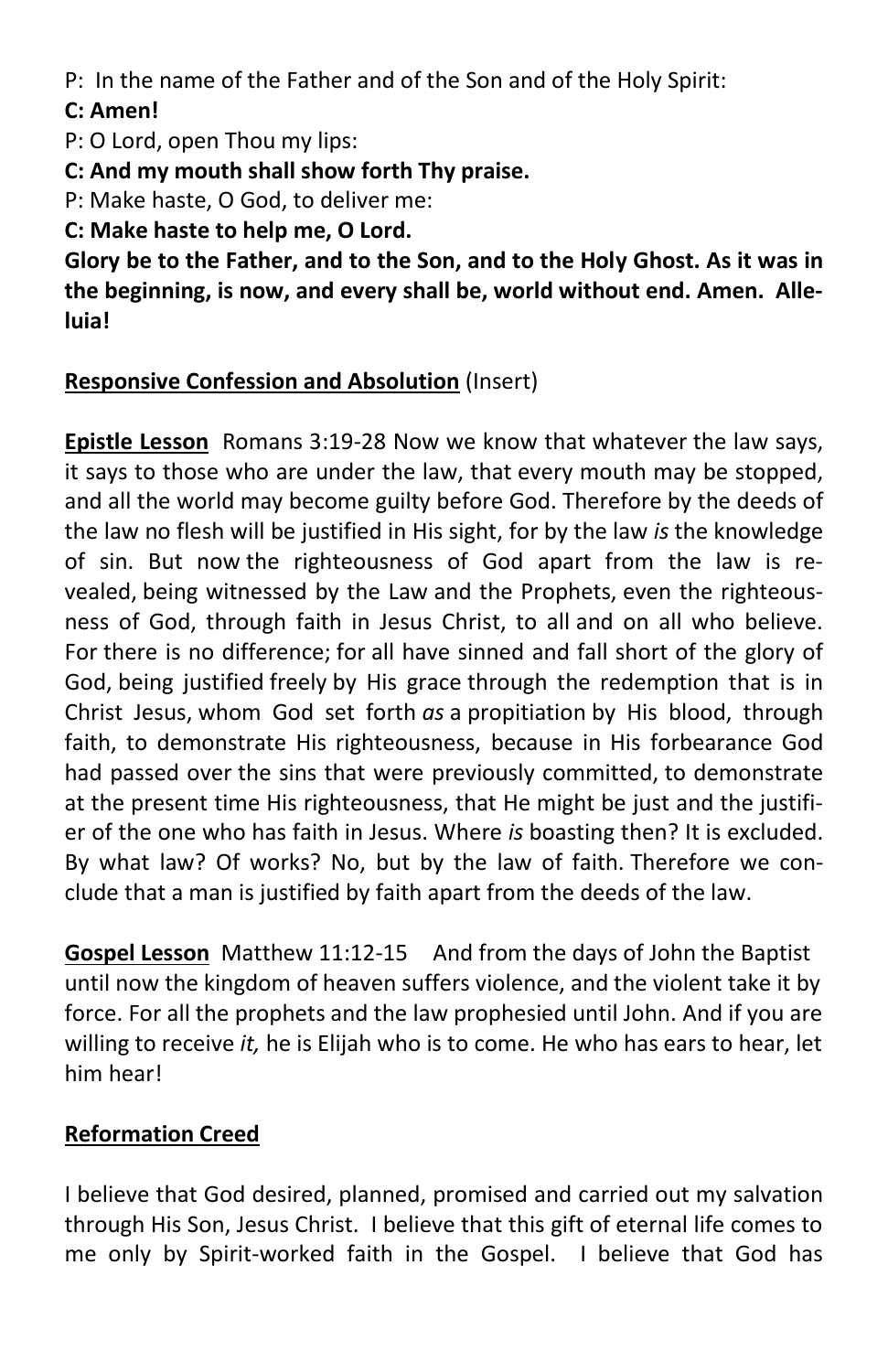revealed all spiritual truth by His Spirit through His holy, inspired, and infallible Word.

God promises that His Word is eternal, powerful and effective, and that He will preserve and protect His Word and His Church through all time. As Satan seeks to destroy what God has created, God raises up faithful servants and leaders in His Church. These gifts of prophets, apostles, evangelists, pastors and teachers He has used to strengthen and renew the foundation and faith of His Church. Jesus promises that the very gates of hell will not prevail against it.

For these and all other blessings of the Reformation, we lift our hearts in praise and thanksgiving. May we always stand upon Your Word; may we never do otherwise. God help us! Amen.

### **Hymn** 266 *O God, Our Lord, Thy Holy Word*

**Sermon** John 8:31-36 Then Jesus said to those Jews who believed Him, "If you abide in My word, you are My disciples indeed. And you shall know the truth, and the truth shall make you free." They answered Him, "We are Abraham's descendants, and have never been in bondage to anyone. How *can* You say, 'You will be made free'?" Jesus answered them, "Most assuredly, I say to you, whoever commits sin is a slave of sin. And a slave does not abide in the house forever, *but* a son abides forever. Therefore if the Son makes you free, you shall be free indeed.

# **The Opposite of Gospel is…**

#### **Offering of Thankful Hearts**

**Choir** "*For All the Saints*" -- Congregation joins in stanza 5

#### **Communion Liturgy**

**Distribution Hymns** 755 (add. stanzas from Insert), 262, 387

**COMMUNION** If you are visiting our service today, please note that we still practice the ancient custom of "close communion." This means that only members of St. John's or of a sister congregation in the CLC are communed at our altar. The Bible says that communing together is an expression of